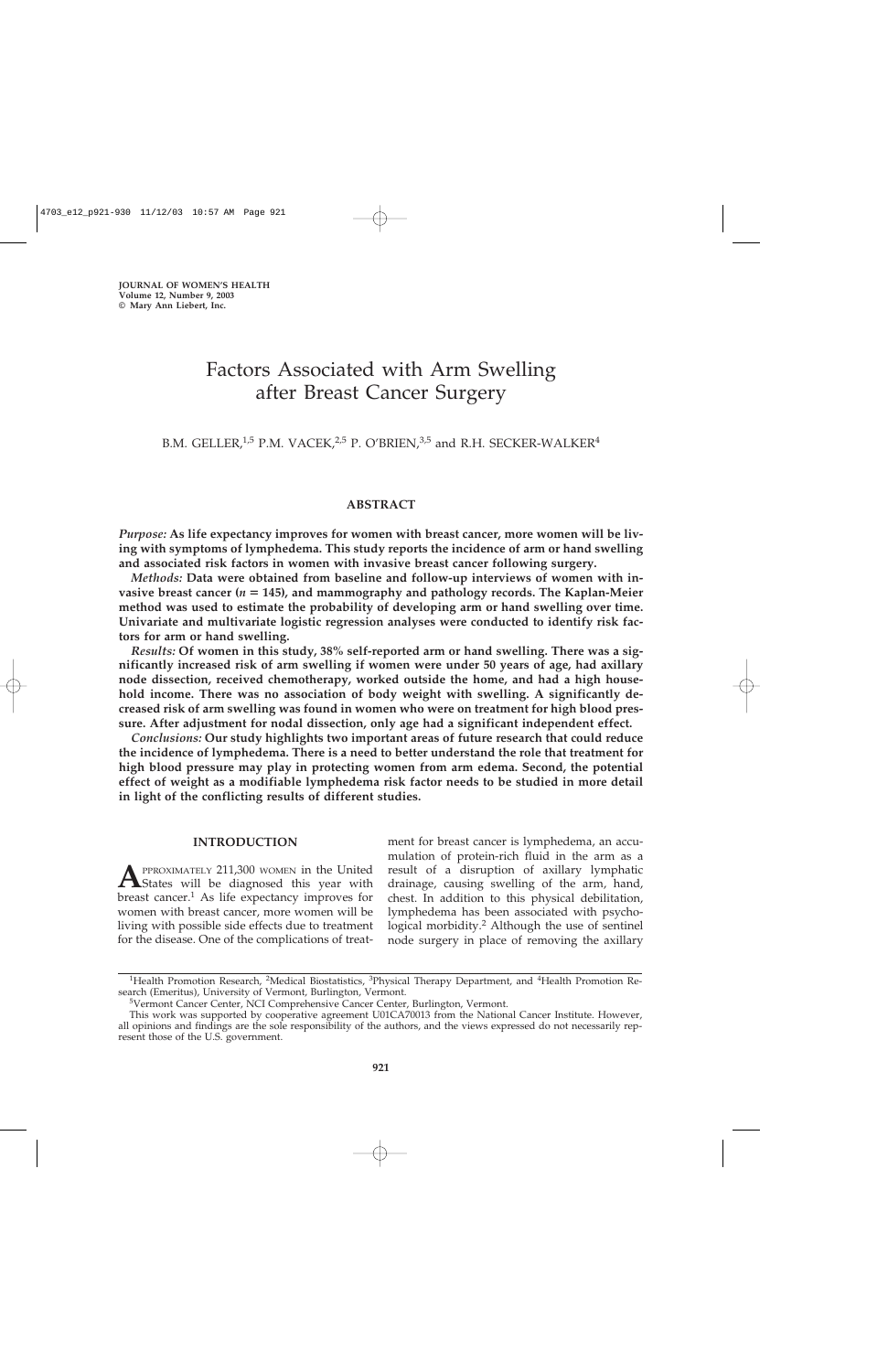nodes may decrease the incidence of arm edema, it will not eliminate this side effect completely.<sup>3</sup>

The true incidence of lymphedema is unknown, although estimates reported in previous studies ranged from 0 to 56% for different populations.4 The variation in incidence reports may be attributed to the methods used to define and measure lymphedema, the patient populations studied, and the interval between breast cancer diagnosis and the collection of data. Symptoms can start almost immediately after surgery or as late as 30 years after surgery.<sup>5</sup>

Three types of risk factors for breast cancer-related lymphedema have been reported: type of treatment, disease status, and woman-specific characteristics.<sup>6</sup> Treatment-related factors include type of surgery, axillary node dissection, radiation therapy, and chemotherapy. Disease-related factors are stage at diagnosis, tumor size, and nodal involvement. Demographic characteristics, weight or body mass index (BMI), and comorbidity comprise the woman-specific factors related to lymphedema.

In this paper, we report the occurrence of arm or hand edema after the diagnosis and treatment of invasive breast cancer. The cases for this study were drawn from a larger study in which lymphedema was not the focus of the study. We explore the association of various risk factors with the selfreported symptom of arm or hand swelling.

## **MATERIALS AND METHODS**

In the larger study that was designed to measure problems related to breast biopsy, women with malignant and benign breast biopsies were randomly selected from those with breast pathology reports in the Vermont Breast Cancer Surveillance System. A detailed description of the Vermont Breast Cancer Surveillance System can be found elsewhere.<sup>7</sup> In brief, all breast imaging and breast pathology and cytology reports performed in Vermont are sent regularly to the Vermont Breast Cancer Surveillance System. Patients were randomly selected and then invited into this study by their surgeons. Written informed consent was received from each participant before the baseline interview. The Institutional Review Board at the University of Vermont approved the methods used to protect human subjects in this study. Women with a previous history of breast cancer were excluded from the study.

In 1996 and 1997, 343 women (55% participa-

tion rate) were interviewed in their homes, 227 of them with breast cancer and 116 with benign breast biopsies. A second telephone interview was done approximately 26 months later with 190 of the women with breast cancer and 94 women with benign breast biopsies. The remaining 37 women with breast cancer were not reinterviewed for the following reasons: 2 had hearing problems, 3 were deceased, 17 declined to participate, 3 subjects' first survey data were unreliable, and 12 were unable to be reached. In the rest of this paper, we report mainly the results of the 145 women diagnosed with invasive breast cancer who completed both interviews. Initial interviews were conducted an average of 9.7 months (range 6–21 months) from the date of biopsy diagnosis, and follow-up telephone interviews were conducted an average of 26.0 months (range 19–40 months) after the breast biopsy. Interviewers were uniformly trained by one staff member. Some demographic and breast cancer risk information was collected prospectively at the mammography visit just prior to the breast biopsy. Information about the types of surgery and other treatments was collected at the first interview. In addition, we used data from the pathology reports following surgery to confirm or correct the self-reported data and to complete missing information.

Questions about arm or hand swelling and subsequent treatment were asked at the follow-up interview. Women were asked, "Since the time your breast problem was diagnosed, have you had any arm or hand swelling of either your arm or hand?" followed by, "If yes, which side?" and "When did the swelling begin?" This information was used to calculate how long after surgery the symptoms developed. Women who experienced swelling were also asked if they still had swelling and, if not, when it stopped. Additional questions pertained to the types of treatment they received for arm or hand swelling.

#### *Statistical analysis*

Several statistical tests were used in this analysis. The Kaplan-Meier method was used to estimate the probability of developing arm or hand swelling over time. Women were grouped according to whether or not they reported arm or hand swelling by the time of their follow-up interview to understand the association of types of treatment, disease status, and woman-specific characteristics with the occurrence of lymph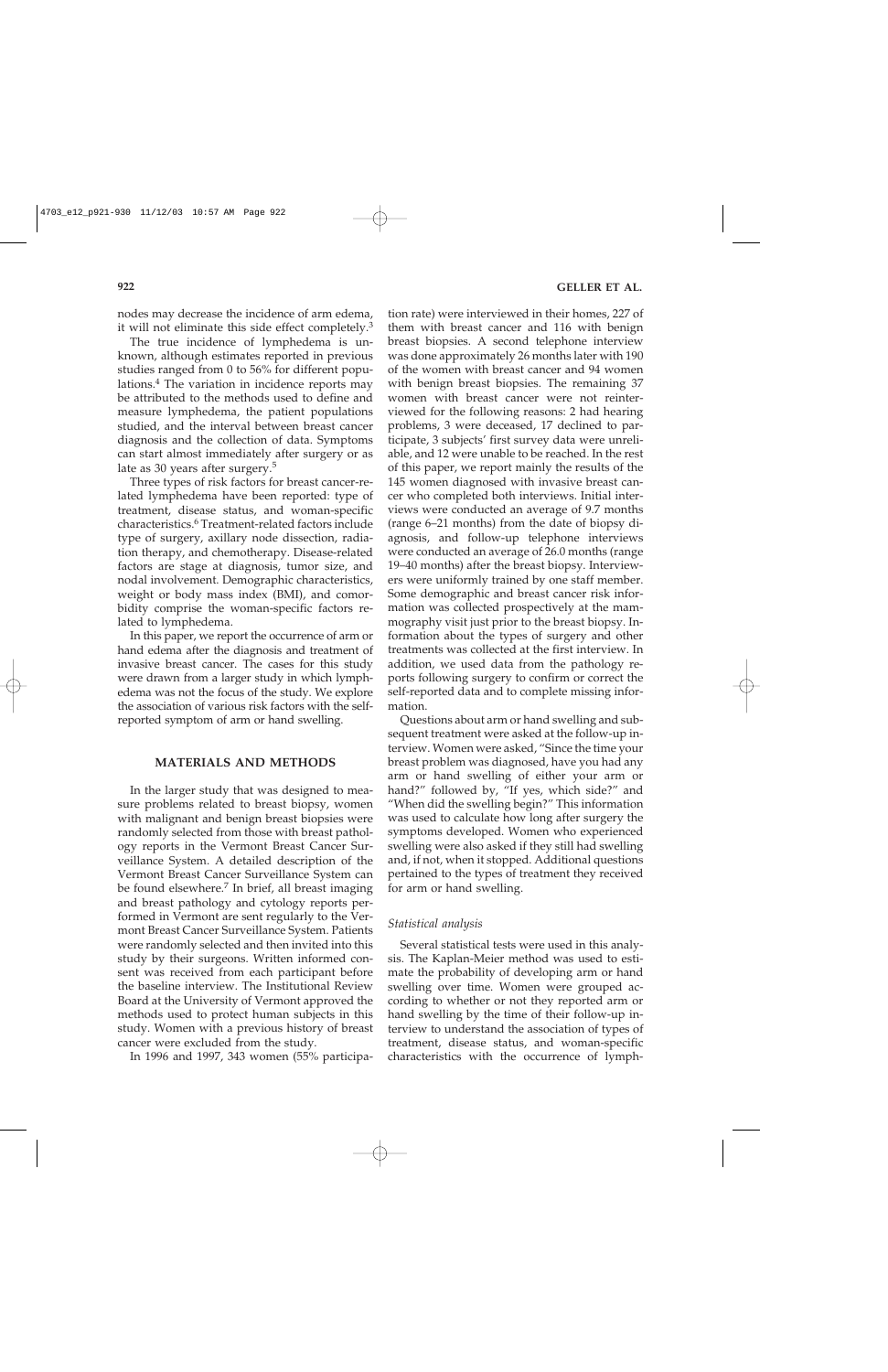edema. Differences between groups with regard to interval-scale measures, including maximum dimension of tumor, age, height, weight, and BMI, were assessed with two-sample *t*-tests. Pearson's chi-square tests or Fisher's exact tests were used to assess the association of swelling with categorical variables, including the National Cancer Institute's Surveillance Epidemiology and End Results (SEER) cancer stage, axillary node dissection, axillary node status, type of surgery, receipt of radiation and chemotherapy, concurrent treatment for high blood pressure, ethnicity, education, household income, employment, and marital status. The construct validity of self-report was examined by comparing the incidence of reported arm swelling among women with benign biopsies, carcinoma *in situ* (CIS), and invasive cancers and by comparing the laterality of the breast cancer to the laterality of arm swelling. All tests were two-sided and were considered statistically significant at  $p < 0.05$ .

Univariate odds ratios (OR) were estimated by logistic regression. A risk factor was considered significant if the associated 95% confidence interval (95% CI) did not include one. Because axillary node dissection is a recognized cause of lymphedema, it was included in subsequent models as a control variable to examine if the effect of each of the remaining risk factors could be due to its association with axillary node dissection. Models with interaction terms were fitted to test for an interaction between the effects of axillary node dissection and each risk factor. Factors that were statistically significant after adjustment for axillary node dissection were included together in a multivariate logistic regression model to assess their independent effects on lymphedema risk.

#### **RESULTS**

Thirty-eight percent (55 of 145) of women with invasive breast cancer reported arm swelling compared with only 3.2% (3 of 94) of women with benign disease and 1.8% (1 of 45) of women with CIS. The self-reported laterality of arm swelling was perfectly correlated to the laterality on biopsy, with 3 women having missing information regarding laterality of swelling. Time from surgery to first onset of swelling is shown in Figure 1 for the women with invasive cancer. Of the 55 women who reported swelling, 49 provided date of first occurrence of symptoms, and for

these women, mean time to onset of symptoms was 10.4 months after surgery (range 0–35 months). A Kaplan-Meier survival analysis was performed to estimate the probability of developing arm or hand swelling among invasive cancer patients, treating the time between surgery and follow-up interview for the women who reported no swelling as right-censored observations. As shown in Figure 1, the estimated probability of developing arm or hand swelling within 1 year is 0.18 and within 2 years is 0.35. Also, note that the cumulative probability plot flattens at 27 months, reflecting censored observations from women who had not developed swelling symptoms at the time of the follow-up interview.

Seventy-eight percent of the women who reported swelling were still experiencing it at the time of the interview, and their symptoms had lasted from 1 to 32 months (mean 17 months). There were 12 women whose symptoms had stopped, but only 6 could remember both when their swelling began and when it ended. The average duration of swelling for these women was 2 months. Nine of the women not experiencing swelling at the time of the interview could recall when their symptoms had started, and only 1 had an onset within the first year following surgery. Sixty-five percent of all the women who reported swelling had received treatment for lymphedema, 66% of those still experiencing symptoms and 58% of those whose symptoms had stopped.

Table 1 presents mean values of womanspecific and disease characteristics measured on interval scales for women with and without swelling. Only age at diagnosis differed significantly between the two groups, with the mean age of women reporting symptoms (49.7) being about 10 years younger than the mean age of women with no swelling (59.5). There were no significant differences in height, weight, BMI, or tumor size. All the women in the study were Caucasian.

Table 2 shows the proportion of women having swelling by woman-specific, disease-related, and treatment-related characteristics. Sample sizes do not total to 145 for some characteristics because women either could not supply the requested information or declined to do so. There was a significantly increased risk of arm swelling if women were  $\leq 50$  years of age, had axillary node dissection, received chemotherapy, worked outside the home, and had a high household income. A significantly decreased association with arm swelling was found in women who were in treatment for high blood pressure. The corre-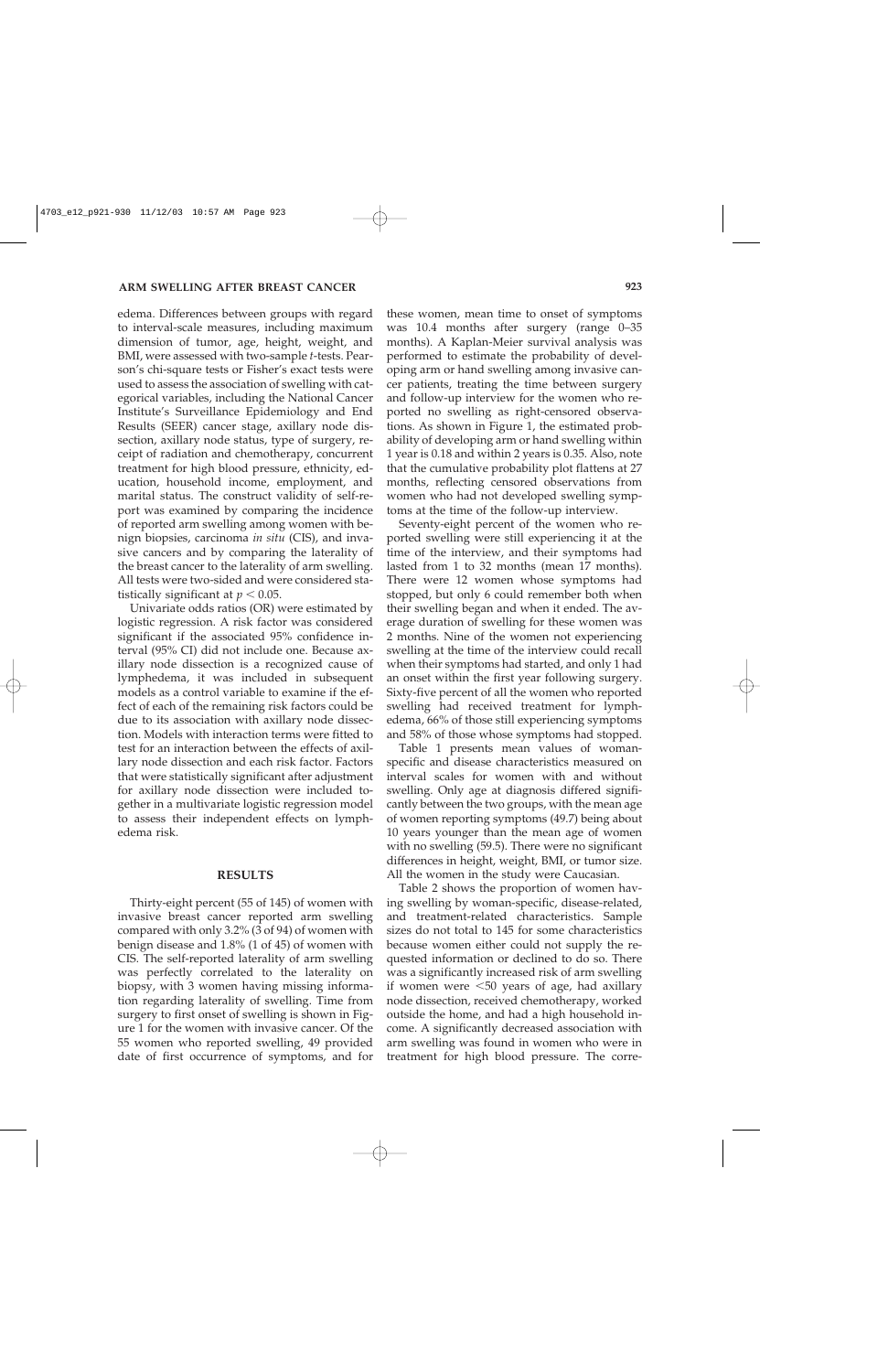

**FIG. 1.** Time from surgery to swelling among women with invasive breast cancer. Kaplan-Meier estimated probability of women self-reporting the development of arm swelling over time.

sponding univariate ORs are presented in Table 3, together with the ORs after adjustment for the effect of axillary node dissection. As indicated by the adjusted ORs, only age remained statistically significant after controlling for axillary node dissection. There were no significant interactions between the effects of axillary node dissection and each of the other risk factors. When axillary node dissection, age, treatment for high blood pressure, and household income were included together in a logistic regression model, only age had a significant independent effect.

#### **DISCUSSION**

Arm or hand edema is a serious side effect from treating breast cancer. Our observational

results confirm some previously published findings and contradict others. This discussion focuses on comparing our results to other studies and pointing out the differences and similarities among the studies. Because the time since treatment, study population, and measurement used to define lymphedema vary so widely in the published studies, the incidence and the predictive factors also have varied. Results can vary because studies with differing sample sizes do not have the same statistical power to detect associations between predictive factors and lymphedema. With 143 women and a cumulative incidence of 38%, our study had 80% power to detect associations corresponding to relative risks (*RR*) of about 3.0 for most predictors but had lower power for detecting weaker associations.

TABLE 1. PERSONAL AND DISEASE CHARACTERISTICS OF WOMEN WITH INVASIVE BREAST CANCER: COMPARISON OF WOMEN WITH AND WITHOUT ARM SWELLING

| <u>VI TIUMEN MIIII MNP MIIIIVUI IINM PHEEBRO</u> |                                   |                                      |                      |  |  |  |
|--------------------------------------------------|-----------------------------------|--------------------------------------|----------------------|--|--|--|
| Characteristic                                   | Swelling<br>$n = 55$<br>mean (SD) | No swelling<br>$n = 90$<br>mean (SD) | p value <sup>a</sup> |  |  |  |
| Age (years)                                      | 49.7(8.5)<br>64.1(3.0)            | 59.5 (12.4)                          | < 0.01<br>0.51       |  |  |  |
| Height (inches)<br>Weight (pounds)               | 153.3 (38.9)                      | 64.4(2.5)<br>155.6 (30.9)            | 0.69                 |  |  |  |
| $BMI$ (kg/m <sup>2</sup> )<br>Tumor size (cm)    | 26.1(5.4)<br>2.2(1.5)             | 26.4(5.0)<br>2.1(1.6)                | 0.75<br>0.69         |  |  |  |

<sup>a</sup>*p* value of two-sample *t*-test.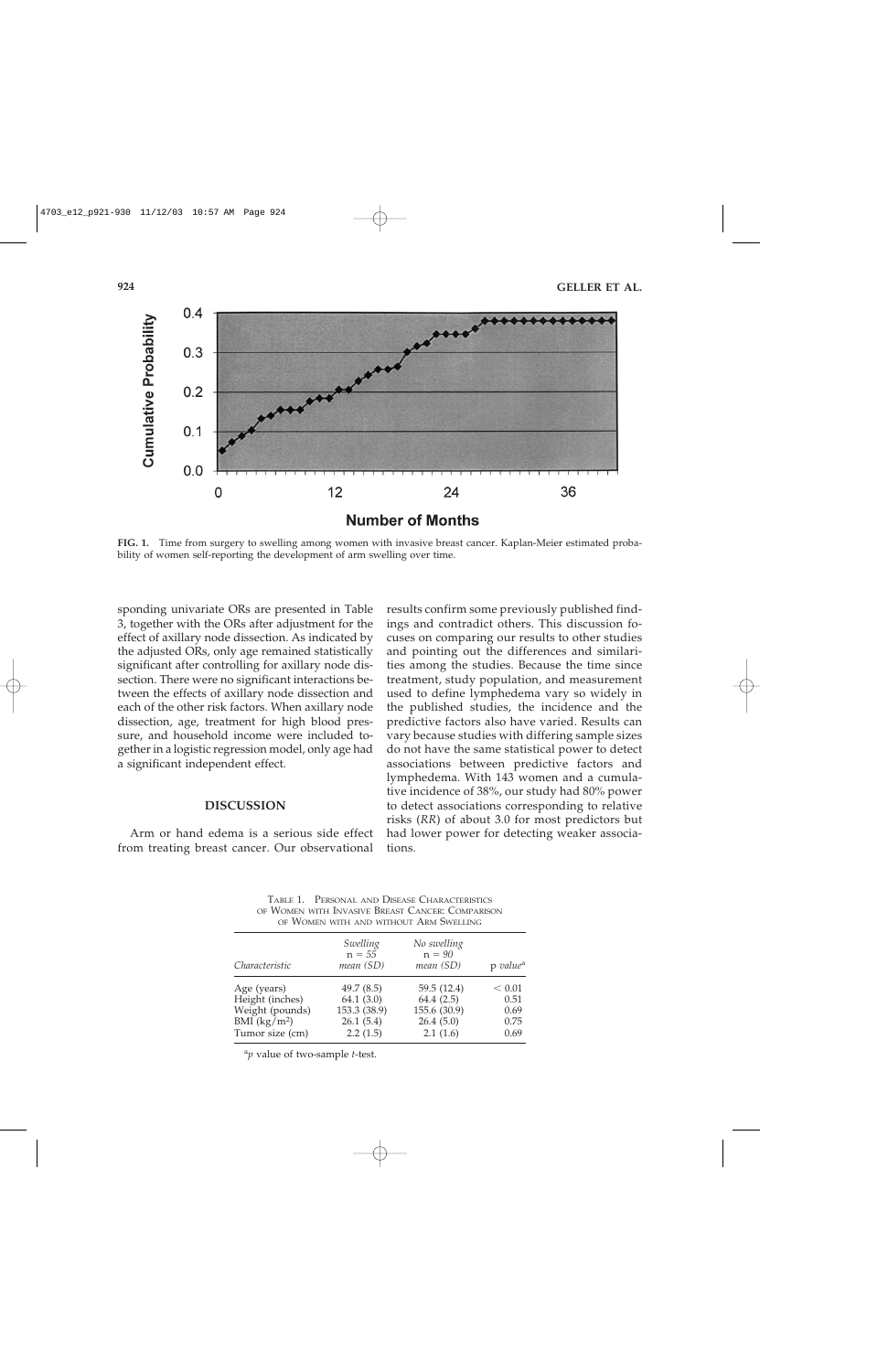|                                                                                       |                        | Swelling       |        |                      |
|---------------------------------------------------------------------------------------|------------------------|----------------|--------|----------------------|
| Characteristic                                                                        | Total n<br>in category | n              | (%)    | p value <sup>a</sup> |
| Axillary node dissection                                                              |                        |                |        |                      |
| No                                                                                    | 20                     | 1              | (5.0)  |                      |
| Yes                                                                                   | 125                    | 54             | (43.2) | < 0.01               |
| Axillary node status                                                                  |                        |                |        |                      |
| Positive                                                                              | 54                     | 26             | (48.1) | 0.36 <sup>b</sup>    |
| Negative                                                                              | 71                     | 28             | (39.4) |                      |
| Type of surgery                                                                       |                        |                |        |                      |
| Breast conserving                                                                     | 90                     | 31             | (34.4) |                      |
| Mastectomy                                                                            | 55                     | 24             | (43.6) | 0.29                 |
| Radiation therapy                                                                     |                        |                |        |                      |
| No                                                                                    | 47                     | 13             | (27.7) |                      |
| Yes                                                                                   | 98                     | 42             | (42.9) | 0.10                 |
| Chemotherapy                                                                          |                        |                |        |                      |
| No                                                                                    | 68                     | 19             | (27.9) |                      |
| Yes                                                                                   | 77                     | 36             | (46.8) | 0.03                 |
| <b>SEER</b> stage                                                                     |                        |                |        |                      |
| Local                                                                                 | 76                     | 26             | (34.2) | 0.13 <sup>b</sup>    |
| Regional/distant                                                                      | 52                     | 24             | (46.1) |                      |
| Unknown                                                                               | 17                     | 5              | (29.4) |                      |
|                                                                                       |                        |                |        |                      |
| Age (years)<br>$\geq 50$                                                              | 93                     | 25             | (26.9) |                      |
| < 50                                                                                  | 52                     | 30             |        | < 0.01               |
| Education                                                                             |                        |                | (57.7) |                      |
|                                                                                       |                        |                |        |                      |
| <high school<="" td=""><td>6<br/>39</td><td>4</td><td>(66.7)</td><td>0.37</td></high> | 6<br>39                | 4              | (66.7) | 0.37                 |
| High school                                                                           |                        | 15             | (38.5) |                      |
| >High school                                                                          | 100                    | 36             | (36.0) |                      |
| Household income                                                                      |                        |                |        |                      |
| $<$ \$50,000                                                                          | 90                     | 27             | (30.0) | 0.02                 |
| $\geq$ \$50,000                                                                       | 51                     | 26             | (51.0) |                      |
| Working outside the home                                                              |                        |                |        |                      |
| No                                                                                    | 60                     | 17             | (28.3) |                      |
| Yes                                                                                   | 85                     | 38             | (44.7) | 0.05                 |
| Married (%)                                                                           |                        |                |        |                      |
| No                                                                                    | 44                     | 12             | (27.3) |                      |
| Yes                                                                                   | 100                    | 42             | (42.0) | 0.09                 |
| BMI $(kg/m^2)$                                                                        |                        |                |        |                      |
| $<$ 25.0                                                                              | 65                     | 27             | (41.5) | 0.69                 |
| $25.0 - 29.9$                                                                         | 42                     | 14             | (33.3) |                      |
| $\geq 30.0$                                                                           | 28                     | 11             | (39.3) |                      |
| Treated for high blood pressure                                                       |                        |                |        |                      |
| No                                                                                    | 117                    | 51             | (43.6) |                      |
| Yes                                                                                   | 28                     | $\overline{4}$ | (14.3) | < 0.01               |

TABLE 2. PERCENT OF WOMEN WITH ARM SWELLING BY PERSONAL CHARACTERISTICS, PROCEDURES, AND TREATMENTS

<sup>a</sup>p value of chi-square or Fisher's exact test for association between characteristic and swelling group.

<sup>b</sup>Unknown category excluded from statistical analysis (*n* varies with each variable because of missing data).

## *Cumulative incidence*

Symptoms of lymphedema can begin almost immediately after surgery, or they can be delayed as long as 30 years, so the cumulative incidence depends on the period of time over which women are followed and the method used to estimate incidence. In a study of women with early stage breast cancer by Kiel and Rademaker, $8$  the cumulative incidence of lymphedema was 8% at 1 year and 35% after a median time of 20 months follow-up (range 6-72 months). We estimated a higher cumulative incidence (18%) at 1 year, but our Kaplan-Meier estimate of the cumulative incidence at 2 year was 35%, agreeing well with the findings of Kiel and Rademaker at 20 months.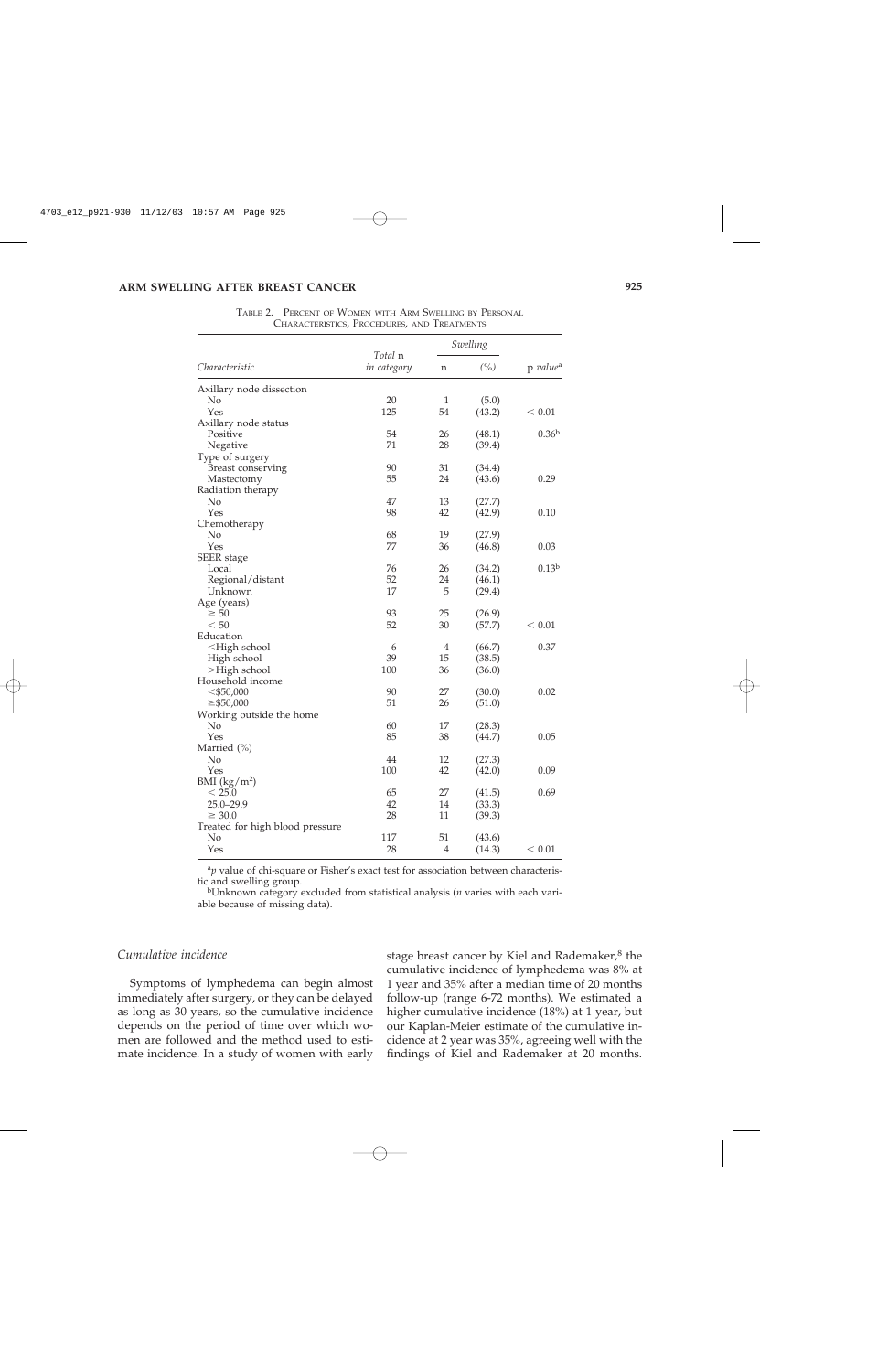| Factor                          | Unadjusted<br>$OR^a$ | $(95\% \text{ CI})$ | Adjustedb<br>OR | $(95\% \; \text{CI})$ |
|---------------------------------|----------------------|---------------------|-----------------|-----------------------|
| Axillary node dissection        |                      |                     |                 |                       |
| N <sub>0</sub>                  | 1.0                  |                     |                 |                       |
| Yes                             | $14.5*$              | $(1.81 - 111.3)$    |                 |                       |
| Type of surgery                 |                      |                     |                 |                       |
| Breast conserving               | 1.0                  |                     | 1.0             |                       |
| Mastectomy                      | 1.5                  | $(0.7 - 3.0)$       | 1.1             | $(0.6 - 2.3)$         |
| Radiation therapy               |                      |                     |                 |                       |
| No                              | 1.0                  |                     | 1.0             |                       |
| Yes                             | 2.0                  | $(0.9 - 4.2)$       | 1.7             | $(0.8 - 3.8)$         |
| Chemotherapy                    |                      |                     |                 |                       |
| No                              | 1.0                  |                     | 1.0             |                       |
| Yes                             | $2.3*$               | $(1.1 - 4.6)$       | 1.5             | $(0.7 - 3.1)$         |
| SEER stage                      |                      |                     |                 |                       |
| Local                           | 1.0                  |                     | 1.0             |                       |
| Regional/distant                | 1.7                  | $(0.8 - 3.4)$       | 1.2             | $(0.6 - 2.5)$         |
| Age (years)                     |                      |                     |                 |                       |
| $\geq 50$                       | 1.0                  |                     | 1.0             |                       |
| < 50                            | $3.7*$               | $(1.8 - 7.6)$       | $3.1*$          | $(1.5 - 6.5)$         |
| Household income                |                      |                     |                 |                       |
| $<$ \$50,000                    | 1.0                  |                     | 1.0             |                       |
| $\geq$ \$50,000                 | $2.4*$               | $(1.2 - 5.0)$       | 1.9             | $(.9 - 4.1)$          |
| Working outside the home        |                      |                     |                 |                       |
| N <sub>o</sub>                  | 1.0                  |                     | 1.0             |                       |
| Yes                             | 2.0                  | $(1.0 - 4.2)$       | 1.5             | $(0.8 - 3.4)$         |
| Married                         |                      |                     |                 |                       |
| No                              | 1.0                  |                     | 1.0             |                       |
| Yes                             | 1.9                  | $(0.9 - 4.2)$       | 1.5             | $(0.6 - 3.3)$         |
| Treated for high blood pressure |                      |                     |                 |                       |
| No                              | 1.0                  |                     | 1.0             |                       |
| Yes                             | $0.2*$               | $(0.07 - 0.7)$      | 0.3             | $(.09 - 1.0)$         |

TABLE 3. RISK FACTORS FOR LYMPHEDEMA AMONG WOMEN WITH INVASIVE BREAST CANCER

aOR, odds radio; CI, confidence interval.

bOdds ratio for each risk factor adjusted for axillary node dissection.

 $*_{p} \leq 0.05$ .

Our results were also consistent with those of Bosompra et al.,<sup>9</sup> who interviewed Vermont women 3–4 years after surgical treatment of breast cancer and found that 35% noticed swelling in an area related to surgery with up to 4 years followup time, and the cumulative incidence of 39% from a recently published Australian study with follow-up of 4 or more years.<sup>10</sup> In a study that followed women for 15 years after treatment with surgery and radiation therapy, at 0–2 years, 23% of the women had symptoms of lymphedema, and at  $12-14$  years,  $35%$  had symptoms.<sup>11</sup> Another study with long-term follow-up reported a cumulative incidence of 49% reported in women followed for 20 years.<sup>12</sup> A higher cumulative incidence was reported by Gerber et al.,<sup>13</sup> who found that 40% of the 131 women studied had an increase in arm circumference of 2 cm or greater compared with the contralateral arm (a

common definition of lymphedema) at 1 year after surgery, and at the 2-year follow-up, 57% of 69 women had this increase.<sup>13</sup> Most studies report only the crude incidence, which does not take into account variation in the length of follow-up for different women, and this will account for some of the discrepancies in cumulative incidence between studies.

## *Defining lymphedema*

Self-report of symptoms of swelling is an easier tool than clinical measures for physicians to use to diagnose lymphedema and make appropriate referrals for treatment. Although there have been some studies to validate self-report questions and correlate the results of self-reported symptoms with clinical measures, research is needed to be more precise. There are at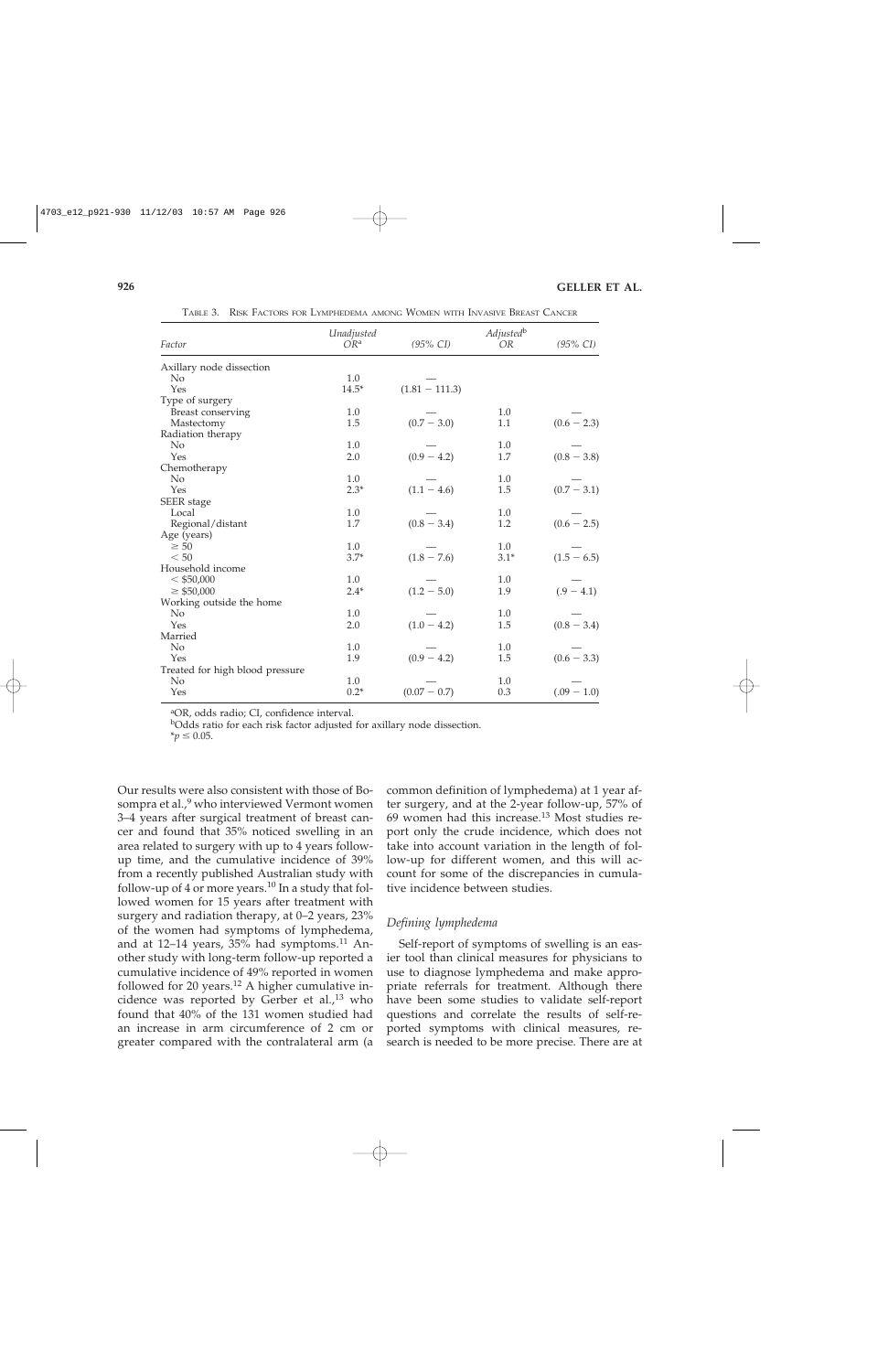least two ways to clinically measure lymphedema, arm circumference measurements and water displacement volumetry, and several ways to interpret the results of these measures.<sup>14–16</sup> Self-reported edema has also been measured using a variety of questions.17 In addition, self-report and objective measures do not always agree. In fact, objective measures may not be sensitive enough to pick up subtle changes that cause symptoms or may be measuring effects that cause no symptoms. In two studies that compared clinical measurement with self-reported symptoms, the incidence of lymphedema seemed to be underestimated clinically (more women reported symptoms than were diagnosed with an objective measure).<sup>18,19</sup> In another study, patients tended to underreport symptoms when compared with objective measures. Kissan et al.<sup>14</sup> found that 9% of the patients who had clinical measures of lymphedema did not report symptoms.

A limitation of our study is that we did not have objective measures to compare with the selfreported data. In our study, to explore the construct validity of the self-reported measure, we correlated women's self-report of the laterality of their arm swelling with the side of the surgery that was substantiated with the pathology report. We found that it corresponded precisely. We obtained information about when the swelling started, how long it persisted, and whether or not it had been treated but not about its severity. Most of the women were still experiencing swelling at the time of the interview 19–40 months after breast cancer diagnosis, indicating it was not a transient problem associated with surgery or radiation. This is a possibility for a few of the women who were no longer experiencing symptoms, but we did not have enough information to make this determination and, therefore, included in our analysis all women who reported swelling.

#### *Women-specific factors*

No other published study we are aware of examined the use of medications for treatment of comorbidities and their relationship to arm swelling. We asked about treatment for several health conditions and found that treatment for hypertension was a significant protective factor for arm or hand swelling in the univariate analysis and approached significance in the adjusted OR. A study conducted in Germany found that women with high blood pressure had a higher

rate of lymphedema than women with normal blood pressure.<sup>6</sup> The German study measured whether or not the women had high blood pressure but did not report if they were on medications, whereas we asked about if women were treated for high blood pressure. It could be that by lowering the blood pressure, less fluid leaks out through the capillaries than would have done so had the high blood pressure not been treated. An alternative explanation is that women with axillary deep venous thrombosis, a rare occurrence caused by axillary dissection or possibly radiation to the axilla, are more likely to develop lymphedema because high venous pressure can cause an increase in the intralymphatic system and lead to retrograde lymphatic flow. Some types of blood pressure medications, aimed at lowering arterial pressure, may also lower venous pressure. Two studies suggest that diurectics have little if any benefit for treating lymphedema.<sup>20,21</sup> It may be that treatment for hypertension is a protective factor in the development of arm edema, but once the edema exists, diuretics are unable to satisfactorily treat the symptoms. Our results warrant further investigation of this issue.

Height, weight, and BMI were not related to arm or hand swelling in our study. In fact, we did not observe a linear relationship of BMI with risk, as shown in the study by Werner et al., $^{22}$  in which the higher the BMI, the greater the chance of arm edema. Werner et al. found both BMI and weight were associated with lymphedema in a univariate analysis. However, in a multivariate analysis, none of the variables (BMI, height, weight, brassiere and cup size, clinical T stage, nodal involvement, and use of adjuvant systemic treatment) were significant. Segerstrom et al.<sup>23</sup> and McCredie et al. $10$  found that being overweight correlated with edema and Segerstrom et al. surmised that increased weight may lead to an increase in radiation dose, which may be associated with lymphedema. As obesity is a risk factor for delayed wound healing and infection, it would be helpful to control for infection and radiation dose in future analyses that look at weight as a predictor variable.

Our measurements of height and weight were collected at the time of the mammogram that preceded the diagnosis of breast cancer. Women have been known to gain weight after the treatment of breast cancer,<sup>24</sup> and most of the other studies acquired height and weight data after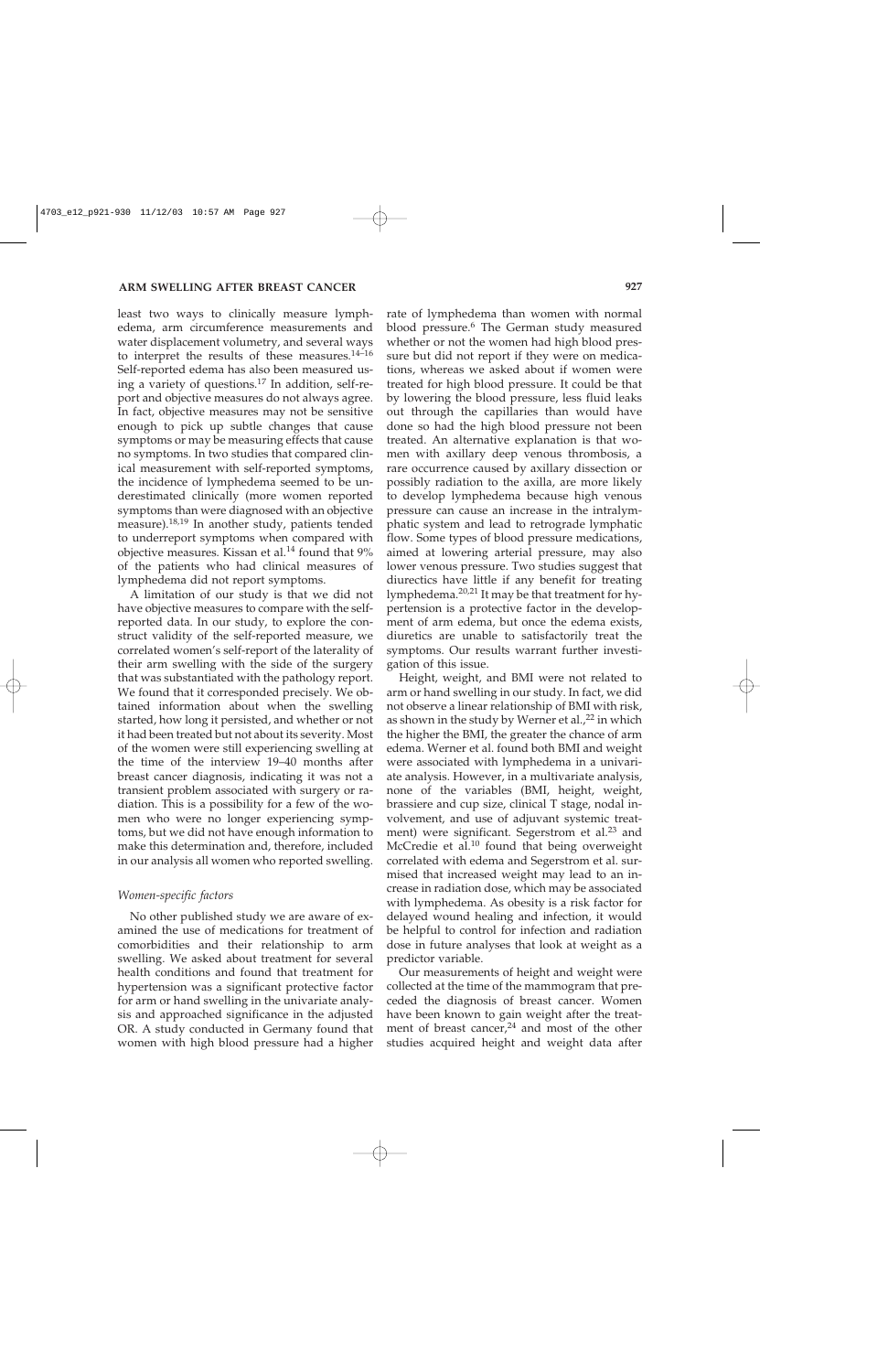treatment for breast cancer, at the same time that information about lymphedema was collected.<sup>19,23</sup> Petrek et al.<sup>12</sup> found that women who gained more than 10 pounds since diagnosis were more likely to develop lymphedema than women who lost weight or had no weight change. Perhaps it is an increase in weight after treatment for breast cancer and not absolute weight that is associated with the risk of lymphedema. As weight may be a modifiable risk factor, it is important to continue to study its role in the development of lymphedema.

Two demographic variables that have not been previously studied were found in our study to be significantly related to arm or hand swelling before adjusting for axillary node dissection. Our univariate analysis showed that women who worked outside the home and women whose household income was  $\geq$  \$50,000 were significantly more likely to report arm or hand swelling, although when we controlled for axillary node dissection, these variables were no longer significant. Women who work outside the home may be younger, have higher household incomes, and may use their arms more.

The relationship of the age of the woman to edema varied in many studies. Being a younger woman  $(<50$ ) in our study was highly correlated with reporting symptoms. Kiel and Rademacker<sup>8</sup> found that clinical measurements suggest that older age  $(>55)$  is a risk factor. Tengrup et al.,<sup>18</sup> Edwards,<sup>19</sup> and McCredie et al.<sup>10</sup> found no correlation with age, whereas Warmuth et al.<sup>25</sup> stated that younger women report more symptoms than older women and, similar to our findings, that younger age was associated with arm swelling.

### *Treatment-related factors*

Breast cancer treatments have been found to be inconsistent predictors of developing lymphedema. Although axillary node dissection appears to be the best predictor of lymphedema in our study as well as others, women without axillary node dissection report symptoms of arm or hand swelling. A study using self-report of arm edema found that 21.9% of women without axillary node dissection reported swelling.<sup>10</sup> In a study that used clinical measures, 10% of the women with lymphedema did not have axillary node dissection.14 Our study found that only 1 woman without axillary dissection reported swelling (5%).

This woman had a mastectomy and had not received either radiation or chemotherapy.

Another type of treatment, radiation therapy, was not associated with swelling in our study. Several studies did not find that radiotherapy affected arm symptoms during the first 3 years after surgery.<sup>19,26</sup> Mortimer et al.<sup>11</sup> found a relationship between lymphedema and radiation therapy only after 3 years following surgery that grew stronger over time (up to 15 years). Segerstrom et al.<sup>23</sup> did not find that having an axillary node dissection without irradiation was the main risk factor for the edema but did find that the arm edema was related to receiving high-dose radiation with few fractions directly to the axilla.<sup>23</sup> Our study is limited to less than 3 years of follow-up, and we did not have radiation dosage or location of beams. Therefore, our findings are neither unexpected nor different from previously published studies.

Our study found no relationship between arm swelling and two other treatments, type of surgery and receipt of chemotherapy, after adjusting for axillary dissection. Two studies found that women who had a mastectomy with axillary sampling or dissection were more likely to have lymphedema than women who received a lumpectomy with axillary node dissection, $11,19$ yet in two other studies, with results similar to our findings, there was no significant difference between these two groups.<sup>10,13</sup> Unlike our study, Kiel and Rademacher<sup>8</sup> found that women were less likely to develop edema after chemotherapy, but their study included ductal CIS (DCIS) cases that were not likely to be treated with chemotherapy. At the other extreme, Werner et al.<sup>22</sup> found no treatment related factors associated with arm edema.

### *Disease-related factors*

In both the univariate and multivariate analyses, we found no disease-related factors, such as axillary node status or stage at diagnosis associated with swelling. These findings confirm the findings of Warmuth et al. $25$  but contradict the findings of Kissan et al.<sup>14</sup> and Werner et al.<sup>22</sup> that showed a late stage at diagnosis was associated with increased risk of lymphedema. Werner et al.22 found that positive nodes and clinical tumor stage were significantly related to arm edema in a univariate analysis but were not significant in the multivariate analysis.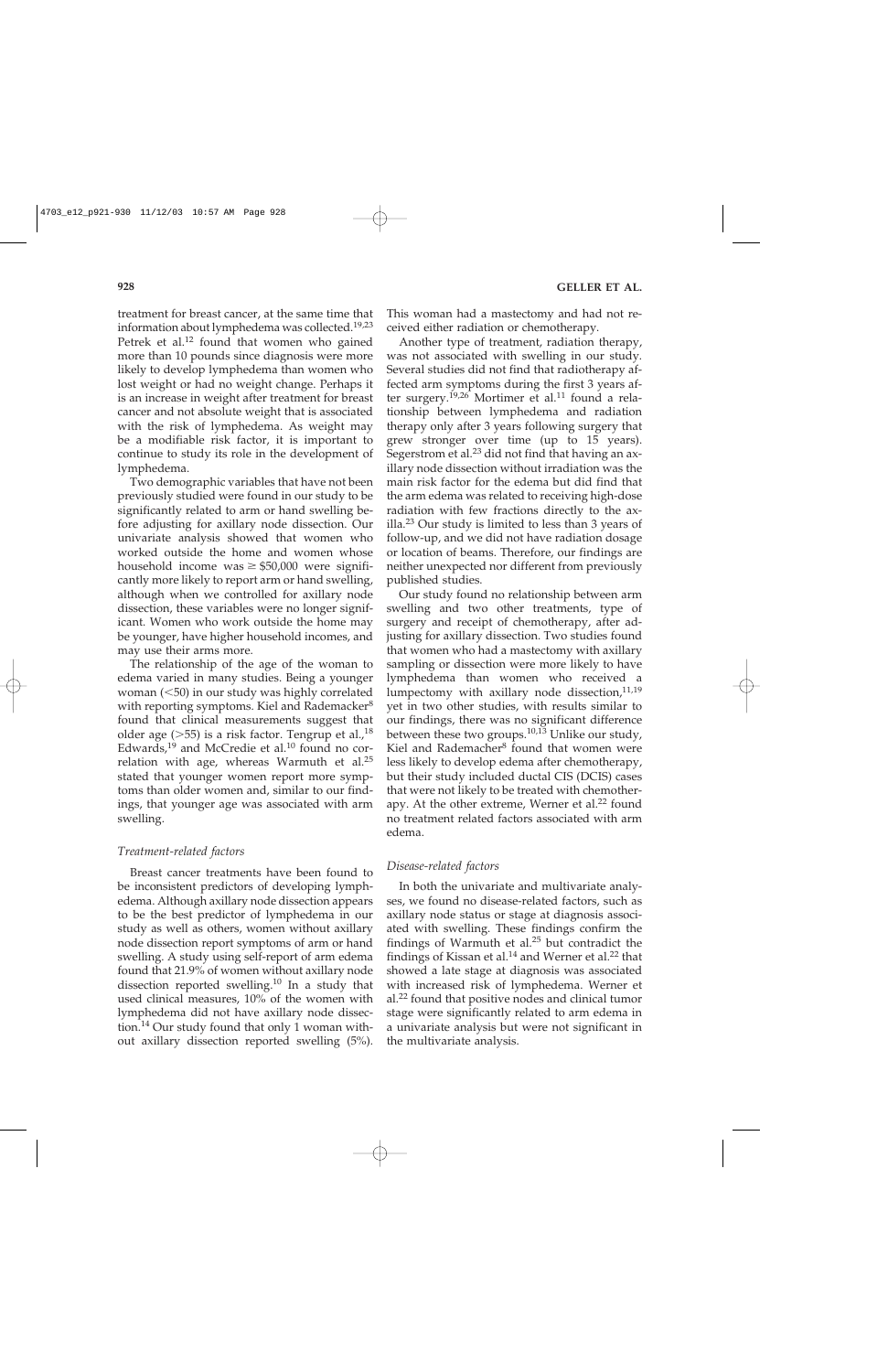## *Study population*

The incidence will change if *in situ* cancer cases are included with invasive cancer because most women with an *in situ* diagnosis do not have their axillary nodes removed. One study included DCIS,<sup>8</sup> whereas others were not explicit about whether they included noninvasive cancers.<sup>10,11,18,19,23</sup> We found that in the 45 women with DCIS in our study, only 1 woman (1.8%) reported arm or hand edema. If we had included DCIS cases, the incidence in this study would have decreased from 38% to 29%. Other population characteristics, such as age, were discussed earlier.

## **CONCLUSIONS**

Our study adds to the growing body of research focused on understanding the incidence and etiology of lymphedema. Based on our study, there are three important areas of future research to pursue because they could reduce the incidence of lymphedema. The role that treatment for high blood pressure may play in protecting women from arm edema needs further study. Second, the potential effect of weight, weight gain, and BMI as a modifiable risk factor for lymphedema needs to be studied in more detail in light of the conflicting results of different studies. Finally, it is clear that there is a need for validation of self-reported and clinically significant lymphedema.

#### **REFERENCES**

- 1. Jemal A, Thomas A, Murray T, Thun M. Cancer statistics, 2002. Ca Cancer J Clin 2002;52:23.
- 2. Tobin M, Lacey H, Meyer L, Mortimer P. The psychological morbidity of breast cancer-related arm swelling. Cancer 1993;72:3248.
- 3. Sakorafas G, Tsiotou A, Balsiger B. Axillary lymph node dissection in breast cancer. Acta Oncol 2000;39: 455.
- 4. Erickson V, Pearson M, Ganz P, Adams J, Kahn K. Arm edema in breast cancer patients. J Natl Cancer Inst 2001;93:96.
- 5. Brennan M. Lymphedema following surgical treatment of breast cancer: A review of the pathophysiology and treatment. J Pain Sympt Manage 1992;7:100.
- 6. Kocak Z, Overgaard J. Risk factors of arm lymphedema in breast cancer patients. Acta Oncol 2000; 39:389.
- 7. Geller B, Worden J, Ashley J, Oppenheimer R, Weaver D. Multipurpose statewide breast cancer surveillance system: The Vermont experience. J Registry Manage 1996;23:168.
- 8. Kiel K, Rademacker A. Early-stage breast cancer: Arm edema after wide excision and breast irradiation. Radiology 1996;198:279.
- 9. Bosompra K, Ashikawa T, O'Brien P, Nelson L, Skelly J. Swelling, numbness, pain, and their relationship to arm function among breast cancer survivors: A disablement process model perspective. Breast J 2002;8: 338.
- 10. McCredie M, Dite G, Porter L, Maskiell J, Giles G, Phillips K et al. Prevalence of self-reported arm morbidity following treatment for breast cancer in the Australian breast cancer family study. Breast 2001;10: 515.
- 11. Mortimer P, Bates D, Brassington H, Stanton A, Strachan D, Levick J. The prevalence of arm oedema following treatment for breast cancer. Q J Med 1996;89: 377.
- 12. Petrek JA, Senie RT, Peters M, Rosen PP. Lymphedema in a cohort of breast carcinoma survivors 20 years after diagnosis. Cancer 2001;92:1368.
- 13. Gerber L, Lambert M, Wood C, Duncan M, D'Angelo T, Schain W et al. Comparison of pain, motion, and edema after modified radical mastectomy vs local excision with axillary lymph node dissection on the therapy of breast cancer patients. Breast Cancer Res Treat 1992;21:149.
- 14. Kissan M, Queci della Rovere G, Easton D, Westbury G. Risk of lymphedema following the treatment of breast cancer. Br J Surg 1986;73:580.
- 15. Harris S, Hugi M, Olivotto I, Levine M, for the Steering Committee for Clinical Practice Guidelines for the Care and Treatment of Breast Cancer. Clinical practice guidelines for the care and treatment of breast cancer: 11. Lymphedema. Can Med Assoc J 2001;164: 191.
- 16. Casley-Smith J. Measuring and representing peripheral oedema and its alterations. Lymphology 1994;27: 56.
- 17. Norman SA, Miller LT, Erikson HB, Norman MF, Mc-Corkle R. Development and validation of a telephone questionnaire to characterize lymphedema in women treated for breast cancer. Phys Ther 2001;81:1192.
- 18. Tengrup I, Tennvall-Nittby L, Christiansson I, Laurin M. Arm morbidity after breast-conserving therapy for breast cancer. Acta Oncol 2000;39:393.
- 19. Edwards T. Prevalence and aetiology of lymphoedema after breast cancer treatment in southern Tasmania. Aust NZ J Surg 2000;70:412.
- 20. Brennan M, Miller L. Overview of treatment options and review of the current role and use of compression garments, intermittent pumps, and exercise in the management of lymphedema. Cancer 1998;83: 2821.
- 21. Casley-Smith J. Modern treatment of lymphedema. I. Complex physical therapy: The first 200 Australian limbs. Australas J Dermatol 1992;33:61.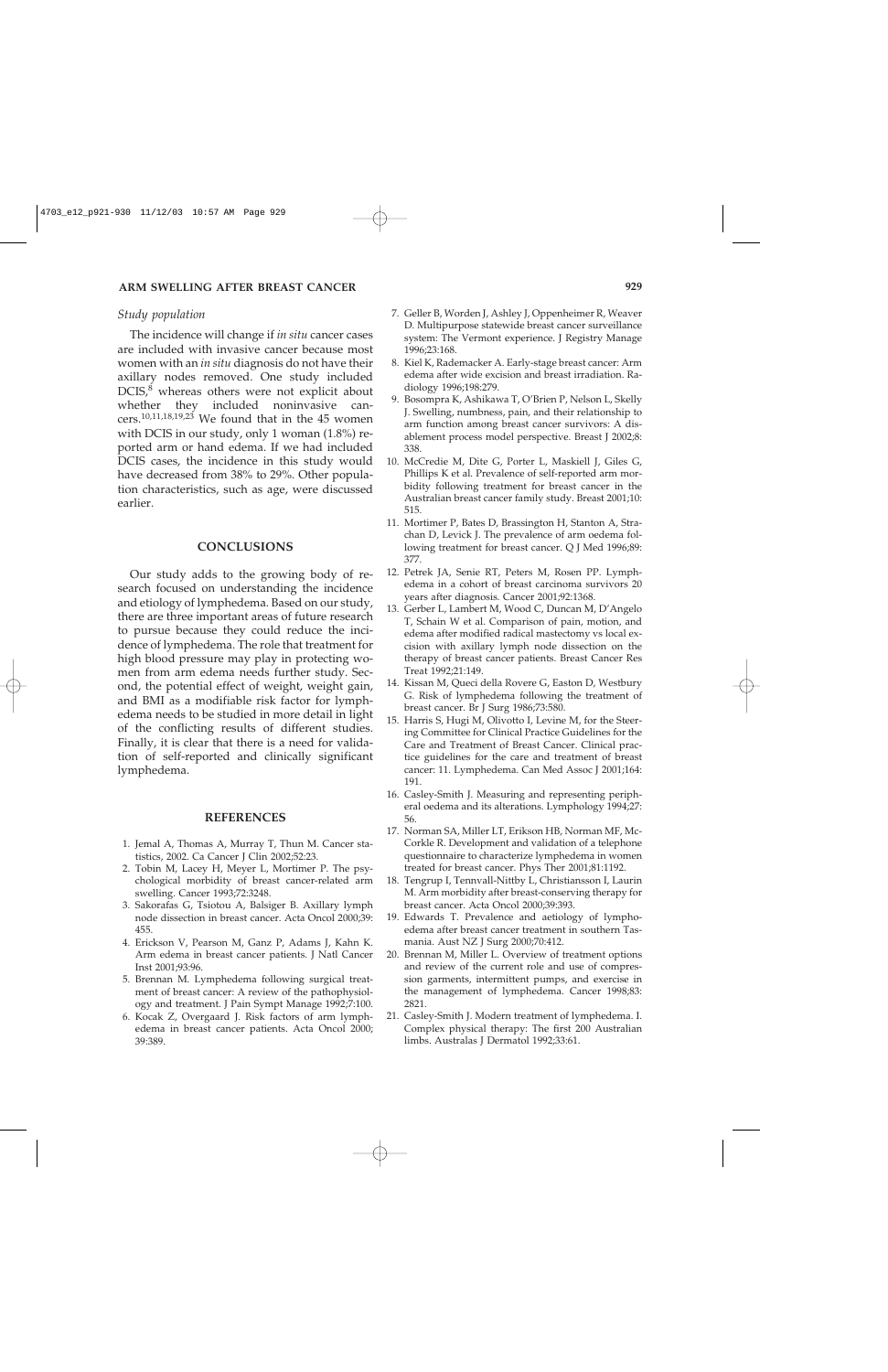- 22. Werner RS, McCormick B, Petrek J, Cox L, Cirrincione C, Gray J et al. Arm edema in conservatively managed breast cancer: Obesity is a major predictive factor. Radiology 1991;180:177.
- 23. Segerstrom K, Bjerle P, Graffman S, Nystrom A. Factors that influence the incidence of brachial oedema after treatment of breast cancer. Scand J Plast Reconstr Hand Surg 1992;26:223.
- 24. Denmark-Wahnefried W, Rimer B, Winer E. Weight gain in women diagnosed with breast cancer. J Am Diet Assoc 1997;97:419.
- 25. Warmuth M, Bowen G, Prosnitz L, Chu L, Broadwater F, Peterson B et al. Complications of axillary lymph node dissection for carcinoma of the breast. Cancer 1998;83:1362.
- 26. Lijegren G, Holmberg L. Arm morbidity after sector

resection and axillary dissection with or without postoperative radiotherapy in breast cancer stage I. Results from a randomised trial. Uppasala-Orebro Breast Cancer Study Group. Eur J Cancer 1993; 33:193.

> Address reprint requests to: *Berta Geller, Ed.D. Health Promotion Research University of Vermont 1 South Prospect Street Burlington, VT 05401-3444*

*E-mail:* berta.geller@uvm.edu